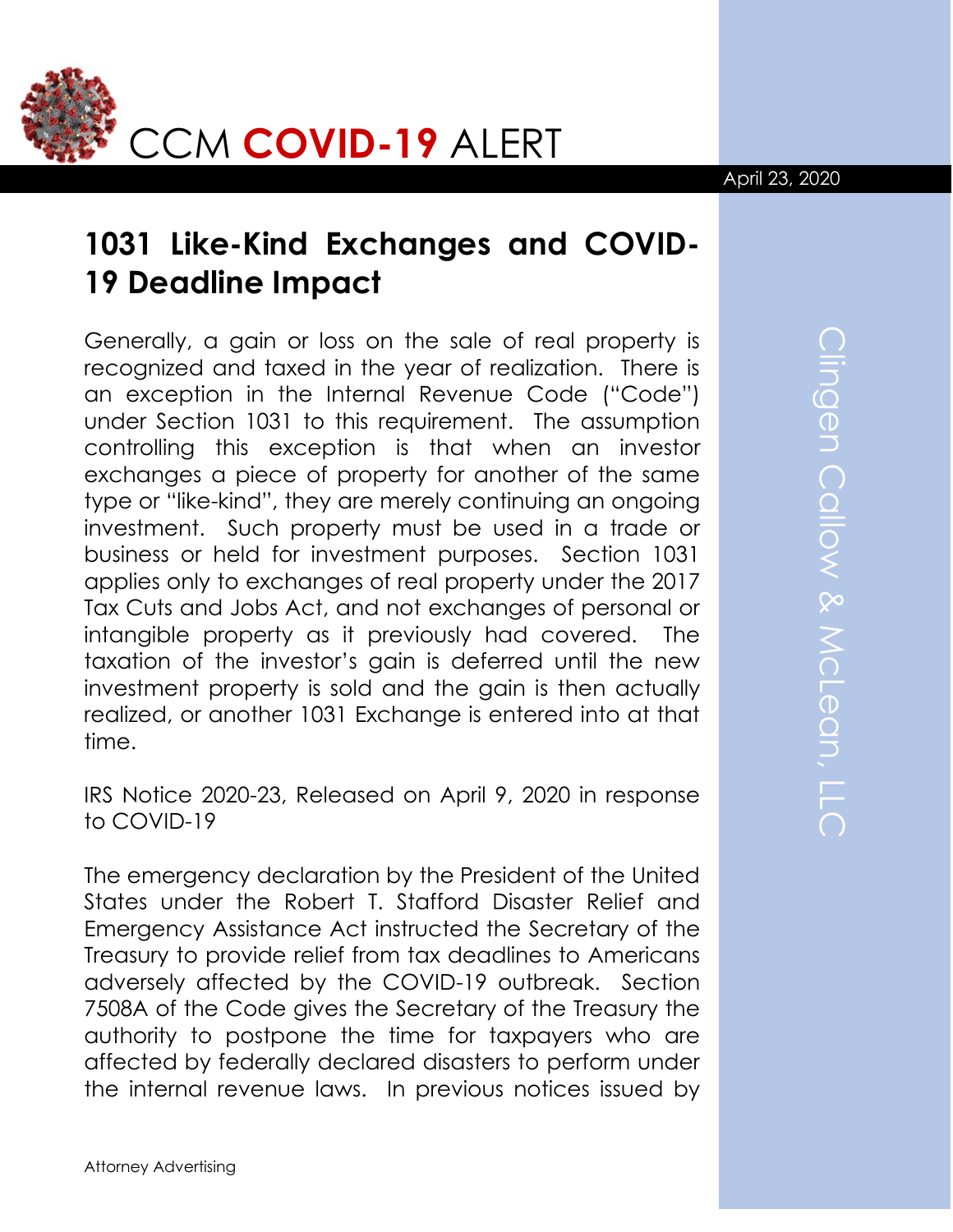the Internal Revenue Service ("IRS"), dates were postponed for such acts as filing federal income tax returns and making federal income tax payments.

Affected Taxpayers mean any person with a federal tax payment obligation or federal tax return or other filing obligation, as described below, which is due to be performed on or after April 1, 2020 and before July 15, 2020. These people are affected by the COVID-19 emergency for purposes of deadline relief.

Specified Filing and Payment Obligations include timesensitive actions listed in either Section 301.7508A-1(c)(1)(iv)–(vi) of the Procedure and Administration Regulations or Revenue Procedure 2018-58, 2018-50 IRB 990. Section 17 of Revenue Procedure 2018-58 specifically addresses rules for Section 1031 like-kind exchange transactions and federally declared disasters.

Affected Taxpayers may have difficulty complying with the 45-day identification period for replacement property and the 180-day exchange period for closing on the likekind exchange transaction. If the last day of the 45-day identification period or the 180-day exchange period falls on or after April 1, 2020 and before July 15, 2020, the deadline is postponed until July 15, 2020.

An example of how this works would be as follows: an Affected Taxpayer sold investment real estate on March 1, 2020. The 45-day identification period is set to lapse on April 15, 2020. Due to IRS Notice 2020-23, the identification period is extended to July 15, 2020; however, the closing date would remain on the 180th day, so as of August 28,